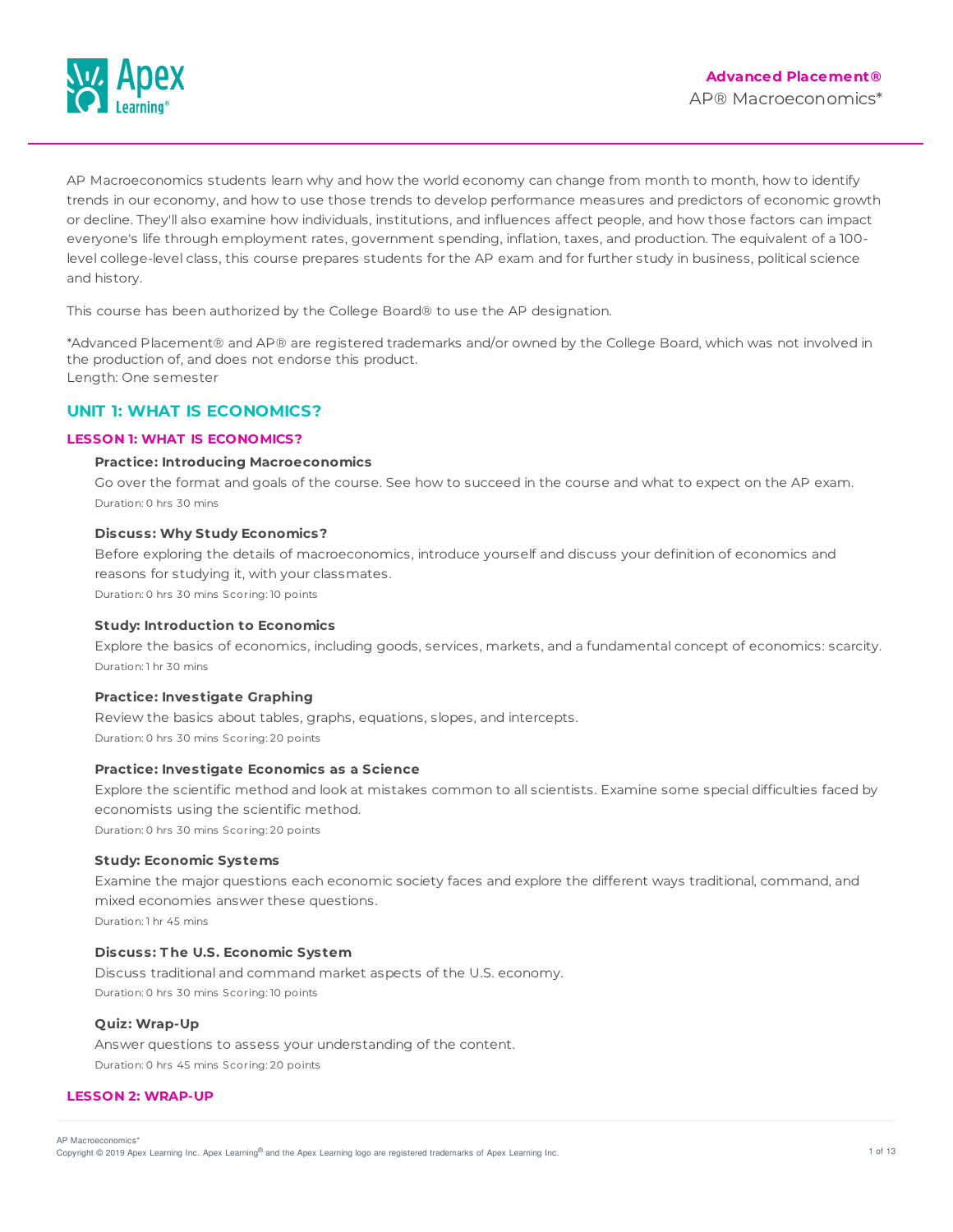### **Review: What Is Economics?**

Review your studies of economics and economic systems. Duration: 2 hrs

# **Practice: What Is Economics?**

Using common economic terms, complete a crossword puzzle. Duration: 0 hrs 30 mins

## **Discuss: Cram Session**

Discuss economic terms and other areas about which you are unclear. Duration: 0 hrs 30 mins Scoring: 10 points

# **T est (CS): What Is Economics?**

Take a computer-scored test to assess what you have learned in this unit. Duration: 0 hrs 40 mins Scoring: 90 points

# **T est (T S): What Is Economics?**

Take a teacher-scored test to assess what you have learned in this unit. Duration: 0 hrs 20 mins Scoring: 45 points

# **UNIT 2: BASIC ECONOMIC CONCEPTS**

# **LESSON 1: COST S AND BENEFIT S**

# **Study: Costs and Benefits**

Explore benefits and costs and see how people compare them to determine their highest net benefit. Also look at the related concepts of self-interest, opportunity cost, and sunk cost. Duration: 1 hr 30 mins

## **Discuss: Weighing Costs and Benefits**

Discuss the costs and benefits of taking an AP class. Duration: 0 hrs 30 mins Scoring: 10 points

## **Study: Production Possibilities Frontier**

Examine the production possibilities frontier (PPF) and how it's created. Investigate the relationship of opportunity cost and production, and look at the role of efficiency in the graph of the production possibilities frontier. Duration: 1 hr 45 mins

#### **Practice: Investigate the PPF**

Investigate the production possibilities frontier (PPF) and the associated concepts of efficiency, inefficiency, and unattainable production. Duration: 0 hrs 30 mins Scoring: 20 points

#### **Quiz: Wrap-Up**

Answer questions to assess your understanding of the content. Duration: 0 hrs 45 mins Scoring: 15 points

# **LESSON 2: PRODUCT ION AND T RADE**

## **Study: Individual Production and T rade**

Learn about the concepts of absolute advantage and comparative advantage, as well as how and why people agree to trade with each other. Duration: 2 hrs

## **Practice: Investigate the Absolute and Comparative Advantage**

Investigate the concepts of absolute advantage and comparative advantage. Duration: 0 hrs 30 mins Scoring: 20 points

## **Discuss: Comparative Advantage**

Discuss comparative advantage in the context of a given scenario. Duration: 0 hrs 30 mins Scoring: 10 points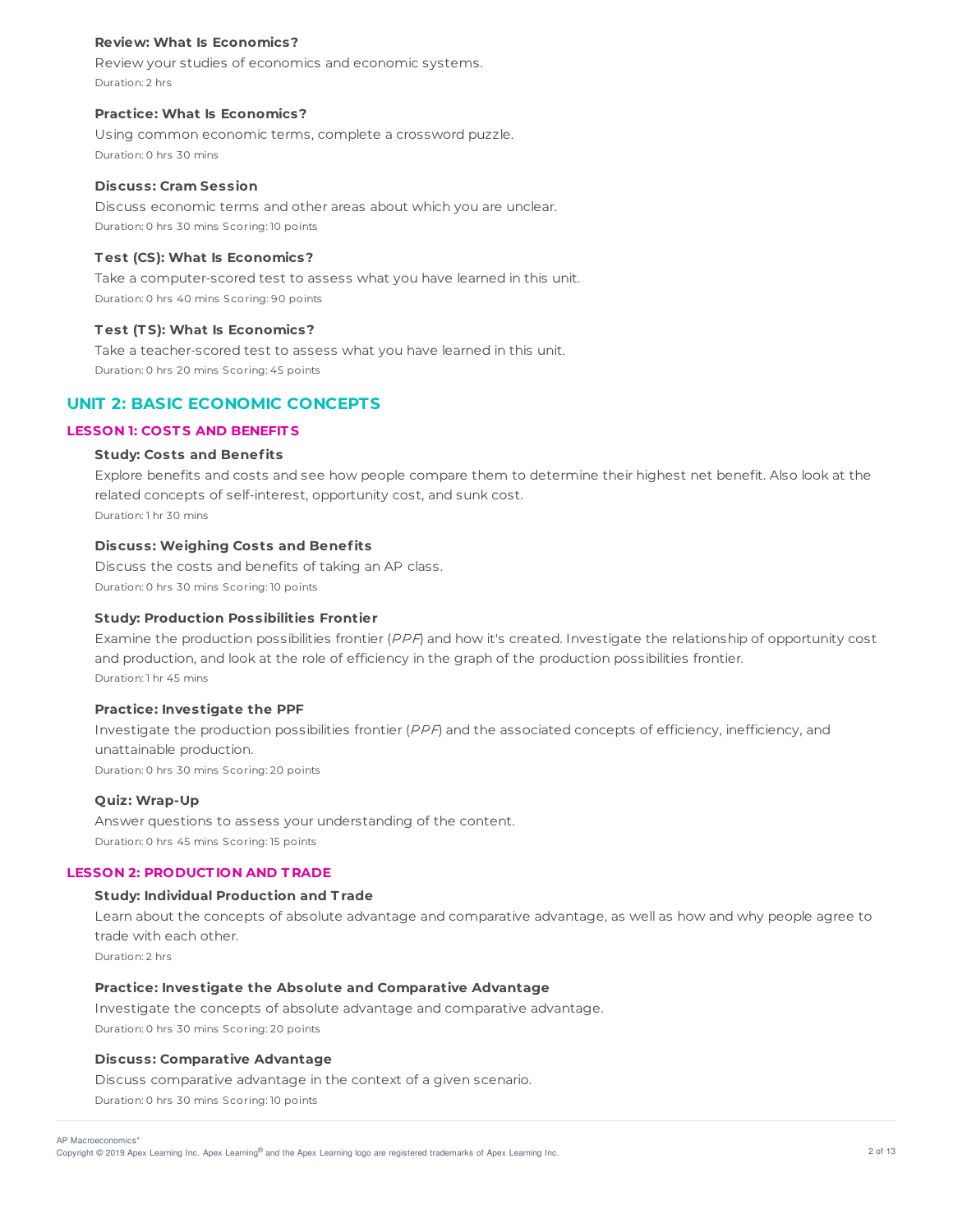## **Study: National Production and T rade**

Explore how specialization increases wealth and look at a PPF for an entire economy. Explore the things that increase the possible production in an economy, and examine the role of trade in determining the PPF. Duration: 2 hrs

### **Practice: Apply Concepts of Production and T rade**

Bring together concepts about trade between individuals and between nations, and show how they work together. Duration: 1 hr Scoring: 60 points

## **Quiz: Wrap-Up**

Answer questions to assess your understanding of the content. Duration: 0 hrs 45 mins Scoring: 15 points

### **LESSON 3: DEMAND AND SUPPLY**

## **Study: Demand**

Examine the concept of demand, demand curves, changes in demand, and the measure of price elasticity of demand. Duration: 1 hr 45 mins

## **Practice: Investigate Demand**

Use graphs and other methods of analysis to answer questions on demand, a change in quantity demanded, and a change in demand. Duration: 0 hrs 30 mins Scoring: 20 points

## **Discuss: Demand Curves**

Discuss what the government can do to raise or lower demand. Duration: 0 hrs 30 mins Scoring: 10 points

## **Study: Supply**

Examine the concept of supply, supply curves, changes in supply, and the measure of price elasticity of supply. Duration: 1 hr 30 mins

## **Practice: Investigate Supply**

Use graphs and other methods of analysis to answer questions on supply, a change in quantity supplied, and a change in supply.

Duration: 0 hrs 30 mins Scoring: 20 points

### **Study: Equilibrium**

Explore the concept of equilibrium and see how to determine changes in equilibrium. Examine government intervention —price supports and price floors—and the corresponding surpluses and shortages created by intervention. Duration: 1 hr 30 mins

### **Practice: Investigate Equilibrium**

Investigate the concepts of equilibrium and disequilibrium. Explore the influence of changes in demand or supply (or both) on market equilibrium and examine the results of government intervention in a market. Duration: 0 hrs 30 mins Scoring: 20 points

## **Practice: Apply T ools of Market Analysis**

Bring together concepts about supply, demand, and market equilibrium, and show how they work together. Duration: 1 hr Scoring: 60 points

## **Quiz: Wrap-Up**

Answer questions to assess your understanding of the content. Duration: 0 hrs 45 mins Scoring: 10 points

## **LESSON 4: WRAP-UP**

## **Review: Basic Economic Concepts**

Review your studies of production, costs, trade, demand, and supply. Duration: 2 hrs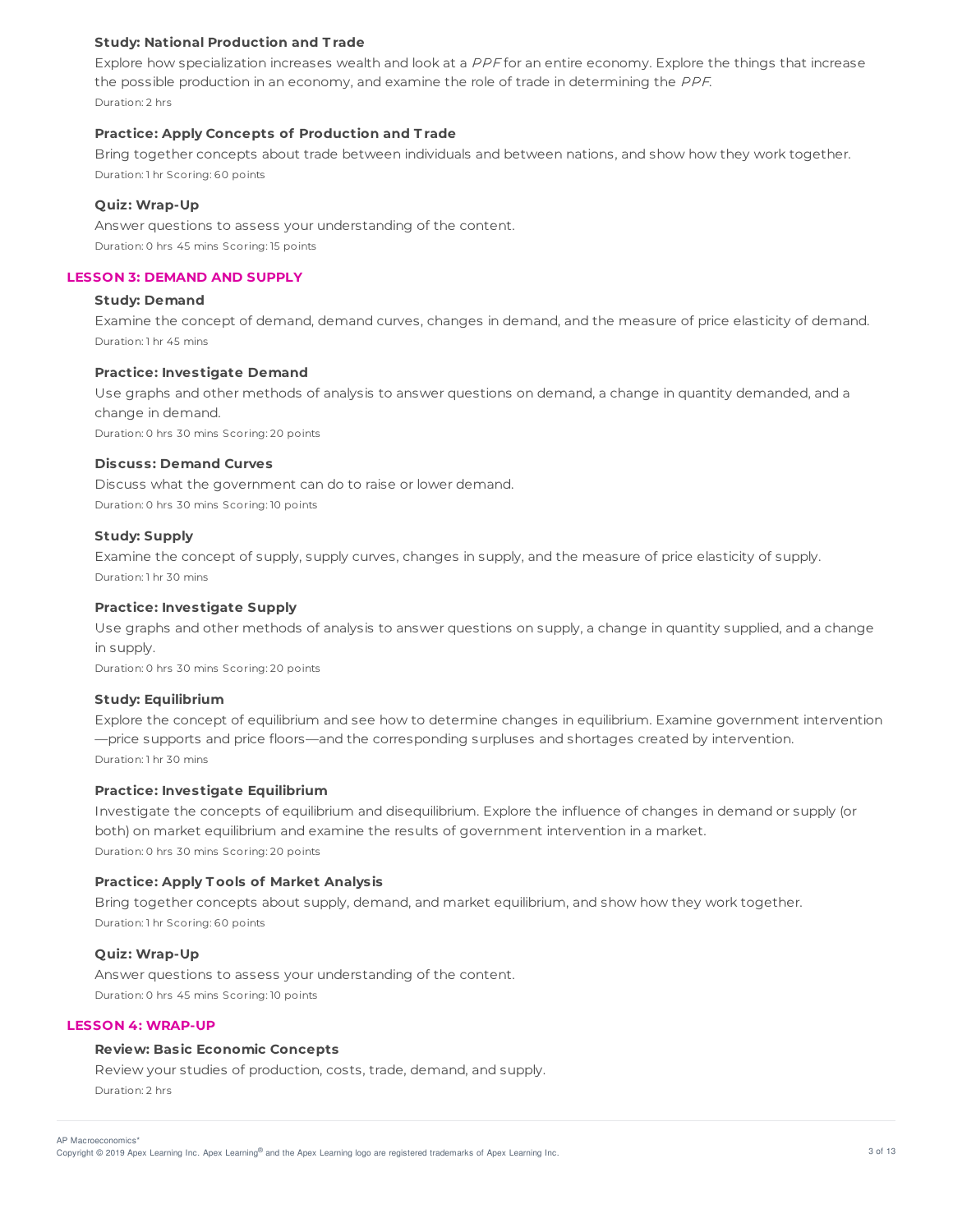## **Practice: Basic Economic Concepts**

Using common economic terms, complete a crossword puzzle. Duration: 0 hrs 30 mins

#### **Discuss: Cram Session**

Discuss economic terms and other areas about which you are unclear. Duration: 0 hrs 30 mins Scoring: 10 points

#### **T est (CS): Basic Economic Concepts**

Take a computer-scored test to assess what you have learned in this unit. Duration: 0 hrs 40 mins Scoring: 90 points

#### **T est (T S): Basic Economic Concepts**

Take a teacher-scored test to assess what you have learned in this unit. Duration: 0 hrs 20 mins Scoring: 45 points

## **UNIT 3: MACROECONOMIC VARIABLES**

## **LESSON 1: GROSS DOMEST IC PRODUCT**

## **Study: Circular Flow**

Investigate the components of the circular flow model, and see the components put together to make a picture of an economy.

Duration: 1 hr 45 mins

## **Practice: Investigate Circular Flow**

Investigate the circular flow of economic activity for a complex economy and the interrelationships that contribute to circular flow. Duration: 0 hrs 30 mins Scoring: 20 points

**Discuss: T he Four Economic Sectors**

Discuss the four sectors of the economy and how you'd rank them in determining the health of the macroeconomy. Duration: 0 hrs 30 mins Scoring: 10 points

### **Study: National Income**

Examine GDP and compare it to some other economic measures. Explore the relationship between income and expenditures in an economy.

Duration: 1 hr 45 mins

### **Practice: Investigate National Income**

Use your knowledge of GNP, GDP, and other national income accounts to get a clear picture of how national income is used in economic analyses and policymaking.

Duration: 0 hrs 30 mins Scoring: 20 points

## **Practice: Apply Concepts of National Income**

Apply the terms and concepts of national income to real world situations. Duration: 1 hr Scoring: 60 points

#### **Study: Long-T erm Growth**

Examine the flaws of using only RGDP to measure growth. Look at the sources of long-term growth and the trade-off between spending today and future growth.

Duration: 1 hr 30 mins

### **Discuss: Conflict of Short- and Long-T erm Growth**

Defend your opinion about the benefits of long-term and short-term growth. Duration: 0 hrs 30 mins Scoring: 10 points

## **Quiz: Wrap-Up**

Answer questions to assess your understanding of the content. Duration: 0 hrs 45 mins Scoring: 10 points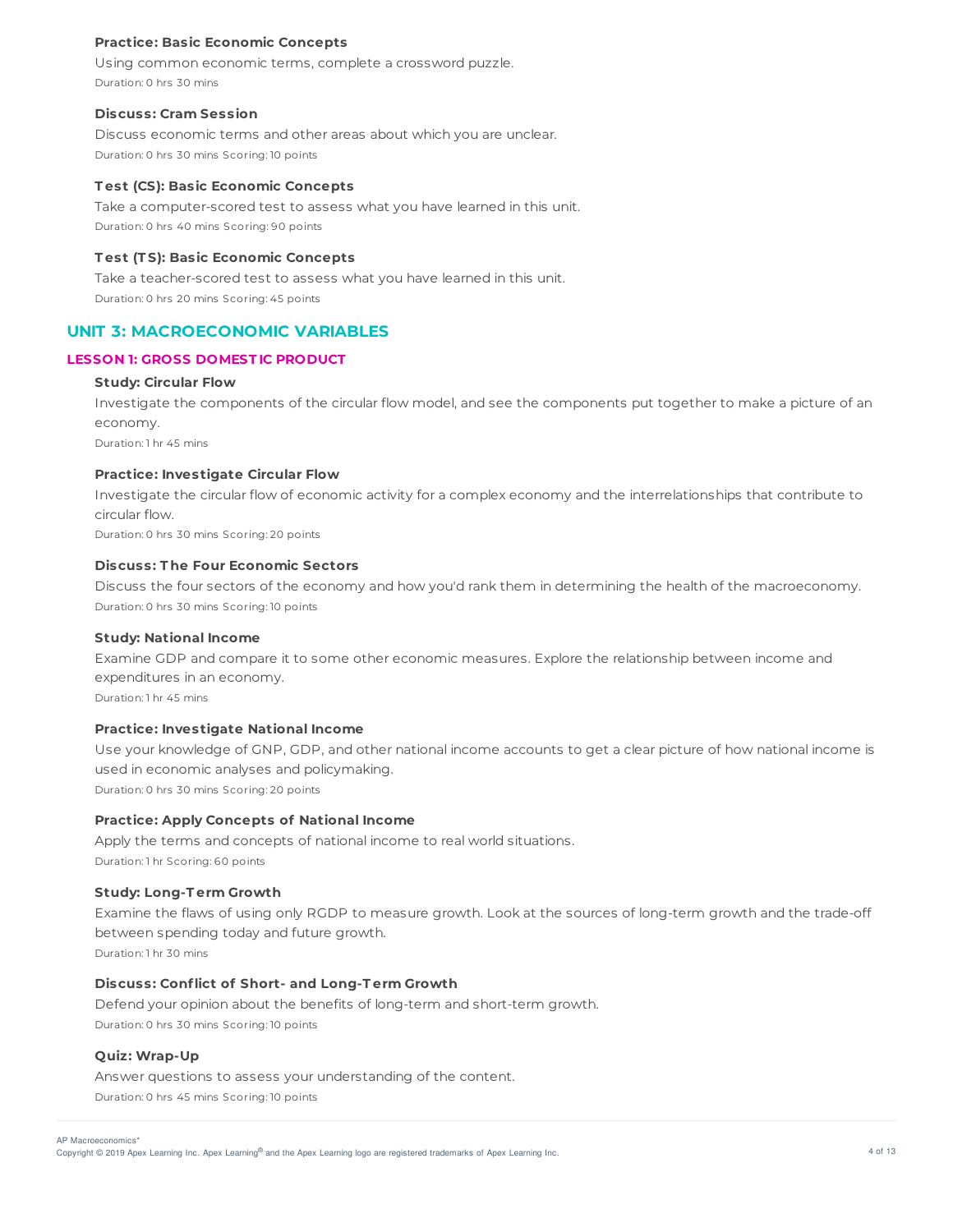## **LESSON 2: BUSINESS CYCLES AND UNEMPLOYMENT**

#### **Study: T he Business Cycle**

Examine the business cycle and how it's evaluated. Duration: 1 hr 45 mins

## **Discuss: Future of the U.S. Economy**

Defend your predictions about the future of the U.S. economy. Duration: 0 hrs 30 mins Scoring: 10 points

#### **Study: Unemployment**

Examine the categories of unemployment and the criteria for each: seasonal, frictional, cyclical, and structural unemployment. Duration: 1 hr 45 mins

## **Practice: Apply Knowledge of Unemployment**

Use economic factors to analyze various unemployment scenarios. Duration: 1 hr Scoring: 60 points

#### **Quiz: Wrap-Up**

Answer questions to assess your understanding of the content. Duration: 0 hrs 45 mins Scoring: 15 points

## **LESSON 3: INFLAT ION**

#### **Study: CPI**

Examine the CPI. See how it's calculated and learn how it's used to measure inflation. Duration: 1 hr 45 mins

## **Discuss: List Your Own Market Basket**

Describe a typical market basket for a college student. Duration: 0 hrs 30 mins Scoring: 10 points

#### **Practice: Investigate Inflation**

Investigate many of the issues involving inflation and the inflation rate. Focus on issues related to the CPI (a price index), market baskets, and calculating the inflation rate. Duration: 0 hrs 30 mins Scoring: 20 points

#### **Study: Interest Rates**

Explore interest rates and their effect on investment and the purchases of financial instruments. Duration: 1 hr 30 mins

#### **Practice: Investigate Interest Rates**

Investigate the relationships between interest rates and other economic factors such as inflation and the CPI. Duration: 0 hrs 30 mins Scoring: 20 points

### **Discuss: Inflation and the Economy**

If moderate inflation is good for the economy, discuss whether cost-push or demand-pull inflation is better. Duration: 0 hrs 30 mins Scoring: 10 points

#### **Study: Inflation and Real Variables**

Examine the concepts of demand-pull inflation and cost-push inflation. Duration: 1 hr 30 mins

## **Practice: Investigate Real Variables**

Practice using nominal variables and real variables in several contexts. Duration: 0 hrs 30 mins Scoring: 20 points

#### **Practice: Apply Knowledge of Inflation**

Apply concepts about inflation and interest to real world situations. Duration: 1 hr Scoring: 60 points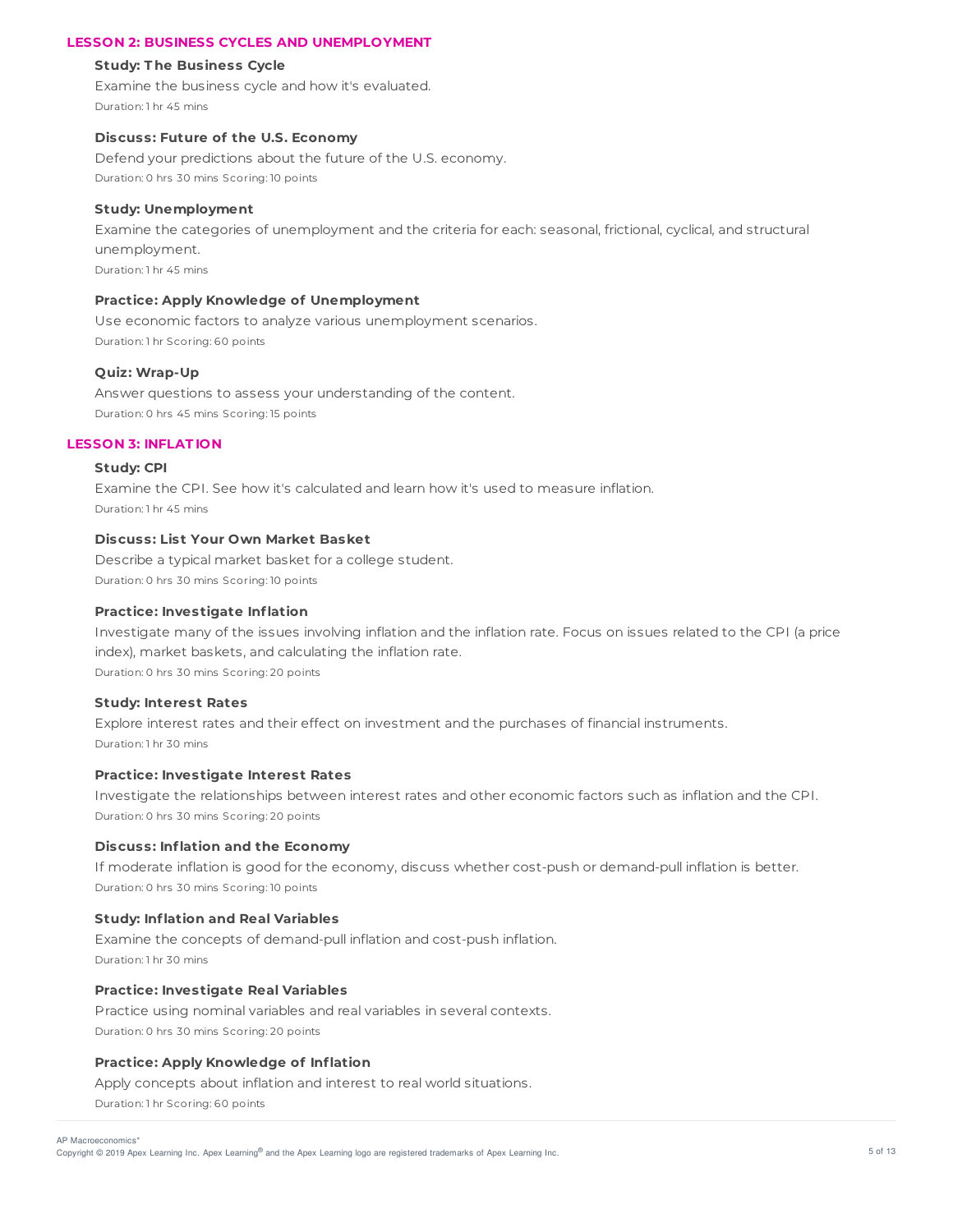## **Quiz: Wrap-Up**

Answer questions to assess your understanding of the content. Duration: 0 hrs 45 mins Scoring: 15 points

### **LESSON 4: WRAP-UP**

## **Review: Macroeconomic Variables**

Review your studies of gross domestic product, business cycles and unemployment, inflation, and the GDP. Duration: 3 hrs

### **Practice: Macroeconomic Variables**

Using common economic terms (referring to macroeconomic variables) complete a crossword puzzle. Duration: 0 hrs 30 mins

## **Discuss: Cram Session**

Discuss macroeconomic variables and other areas about which you are unclear. Duration: 0 hrs 30 mins Scoring: 10 points

#### **T est (CS): Macroeconomic Variables**

Take a computer-scored test to assess what you have learned in this unit. Duration: 0 hrs 40 mins Scoring: 90 points

#### **T est (T S): Macroeconomic Variables**

Take a teacher-scored test to assess what you have learned in this unit. Duration: 0 hrs 20 mins Scoring: 45 points

# **UNIT 4: THE AD/AS MODEL**

#### **LESSON 1: AGGREGAT E DEMAND AND AGGREGAT E SUPPLY**

## **Study: Aggregate Demand**

Examine aggregate demand (AD), and explore the role the price level plays in determining the shape of the AD curve. Duration: 1 hr 30 mins

## **Practice: Investigate Aggregate Demand**

Practice computing and graphing aggregate demand. Duration: 0 hrs 30 mins Scoring: 20 points

## **Study: Aggregate Supply**

Examine aggregate supply (AS), and explore the role the production capacity of an economy plays in determining the shape of the AS curve. Duration: 1 hr 30 mins

## **Practice: Investigate Aggregate Supply**

Practice computing and graphing aggregate supply. Duration: 0 hrs 30 mins Scoring: 20 points

#### **Discuss: Gasoline Prices**

Defend your opinion about whether gasoline prices are a function of AD, AS, or both. Duration: 0 hrs 30 mins Scoring: 10 points

## **Quiz: Wrap-Up**

Answer questions to assess your understanding of the content. Duration: 0 hrs 45 mins Scoring: 20 points

## **LESSON 2: SHORT -RUN AD/AS EQUILIBRIUM**

## **Study: Short-Run AD/AS Equilibrium**

See how short-run economic equilibrium is determined by aggregate demand and short-run aggregate supply. Look at how changes in AD or AS, called shocks, change equilibrium. Duration: 1 hr 30 mins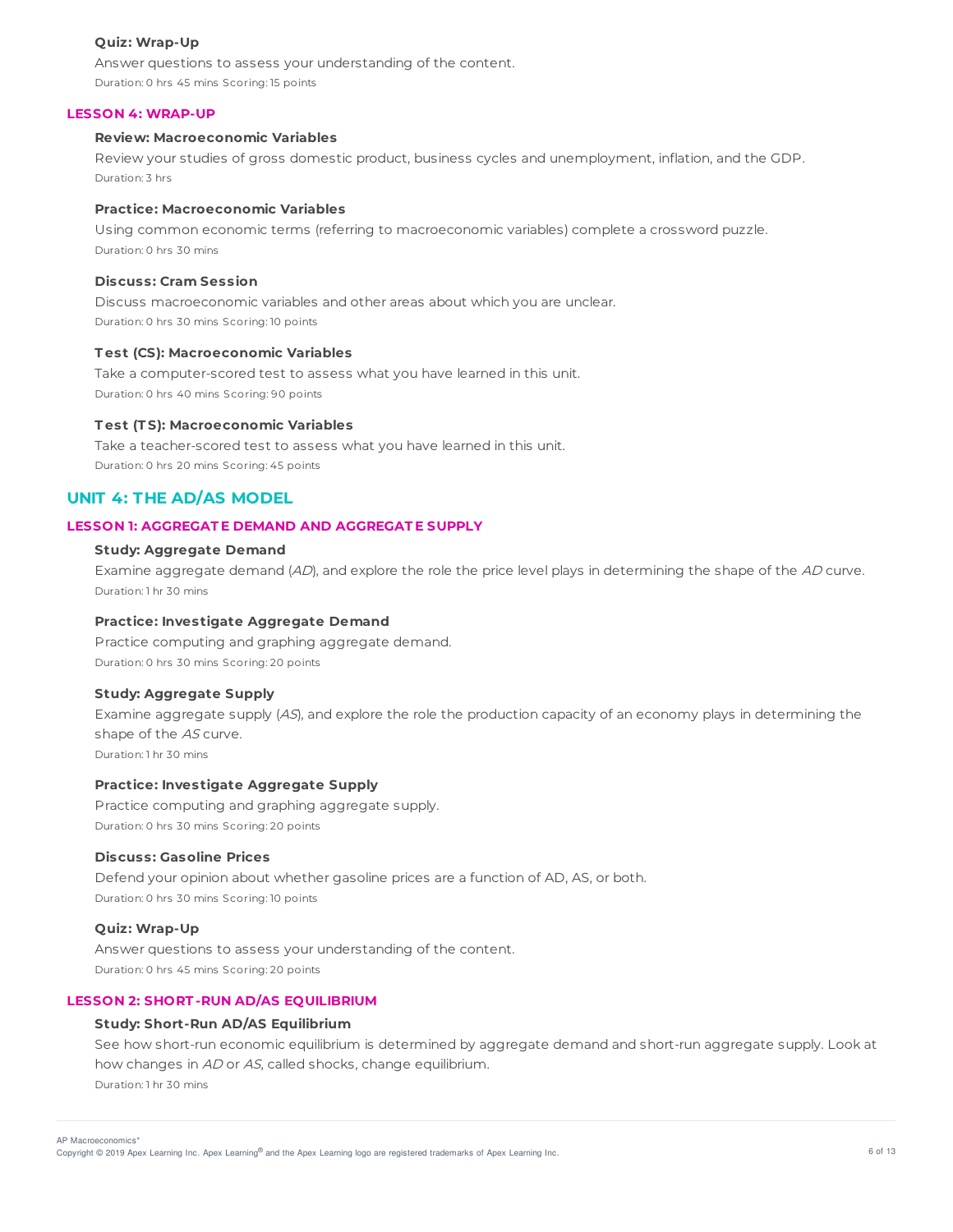## **Practice: Investigate Short-Run AD/AS Equilibrium**

Investigate equilibrium in the AD/AS model in the short run, with an emphasis on computation and graphing. Duration: 0 hrs 30 mins Scoring: 20 points

## **Practice: Apply Concepts of Short-Run Equilibrium**

Apply the concept of short-run AD/AS equilibrium to real life concepts. Duration: 1 hr Scoring: 60 points

#### **Discuss: T he Short-Run Economy**

Discuss whether the short-run economy is driven more by aggregate supply or aggregate demand factors. Duration: 0 hrs 30 mins Scoring: 10 points

#### **Quiz: Wrap-Up**

Answer questions to assess your understanding of the content. Duration: 0 hrs 45 mins Scoring: 15 points

### **LESSON 3: LONG-RUN AD/AS EQUILIBRIUM**

### **Study: Long-Run AD/AS Equilibrium**

Examine the concept of full employment. Explore reasons the full-employment level of output changes. Look at changes in long-run equilibrium caused by changes in aggregate demand or aggregate supply. Duration: 1 hr 30 mins

## **Practice: Investigate Long-Run AD/AS Equilibrium**

Use computation and graphs to investigate long-run AD/AS, including changes in aggregate supply. Duration: 0 hrs 30 mins Scoring: 20 points

#### **Discuss: Foreign Cars**

If foreign cars are cheaper than domestic cars, defend your opinion about whether it helps or hinders our economy to buy them.

Duration: 0 hrs 30 mins Scoring: 10 points

### **Practice: Apply Concepts of AD/AS**

Use the concepts of AD/AS to analyze a nation's price level and level of RGDP. Duration: 1 hr Scoring: 60 points

#### **Quiz: Wrap-Up**

Answer questions to assess your understanding of the content. Duration: 0 hrs 45 mins Scoring: 15 points

### **LESSON 4: WRAP-UP**

### **Review: T he AD/AS Model**

Review your studies of aggregate demand, aggregate supply and AD/AS equilibrium. Duration: 3 hrs

## **Practice: T he AD/AS Model**

Using common economic terms (referring to the AD/AS model) to complete a crossword puzzle. Duration: 0 hrs 30 mins

## **Discuss: Cram Session**

Discuss AD/ASand other areas about which you are unclear. Duration: 0 hrs 30 mins Scoring: 10 points

## **T est (CS): T he AD/AS Model**

Take a computer-scored test to assess what you have learned in this unit. Duration: 0 hrs 40 mins Scoring: 90 points

#### **T est (T S): T he AD/AS Model**

Take a teacher-scored test to assess what you have learned in this unit. Duration: 0 hrs 20 mins Scoring: 45 points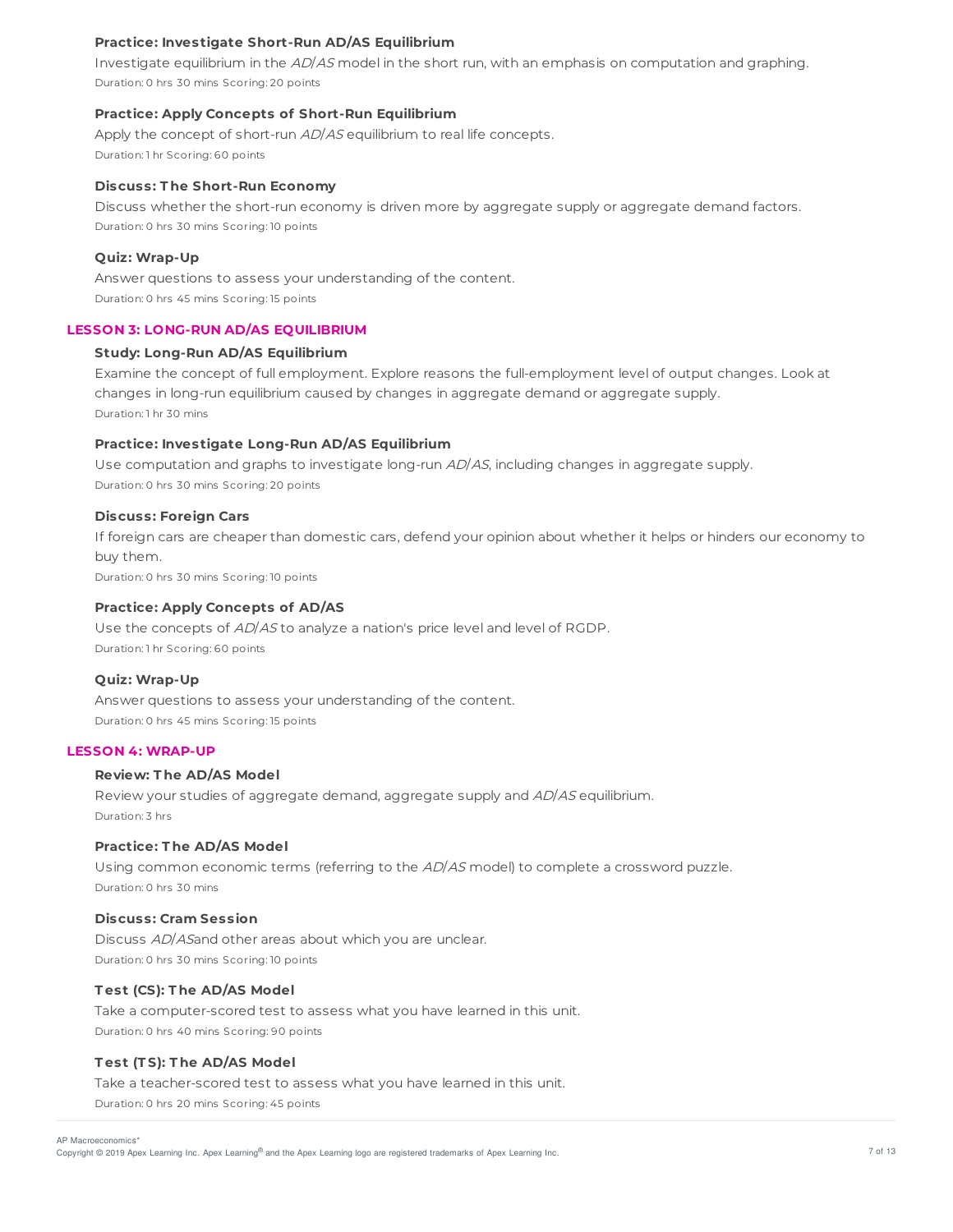# **UNIT 5: KEYNESIAN ECONOMICS AND FISCAL POLICY**

## **LESSON 1: T HE KEYNESIAN MODEL**

### **Study: T he Keynesian Model, Part 1**

Explore consumption and investment functions as Keynes saw them. Duration: 1 hr 45 mins

### **Practice: Investigate the Keynesian Model, Part 1**

Apply the Keynesian model to graphs of consumption and investment. Duration: 0 hrs 30 mins Scoring: 20 points

## **Discuss: Keynes and T he Great Depression**

Discuss the social and economic effects of the Great Depression. Duration: 0 hrs 30 mins Scoring: 10 points

## **Study: T he Keynesian Model, Part 2**

Explore the different components of the Keynesian model and the definition of equilibrium. Look at the sources and results of changes in equilibrium.

Duration: 2 hrs

## **Practice: Investigate the Keynesian Model, Part 2**

Investigate aggregate expenditure and changes in equilibrium by graphing those elements and applying them in the Keynesian model.

Duration: 0 hrs 30 mins Scoring: 20 points

## **Practice: Apply Concepts of the Keynesian Model**

Synthesize the different concepts of the Keynesian model to build a comprehensive perspective. Duration: 1 hr Scoring: 60 points

## **Quiz: Wrap-Up**

Answer questions to assess your understanding of the content. Duration: 0 hrs 45 mins Scoring: 20 points

#### **LESSON 2: KEYNES IN AD/AS**

### **Study: Keynes in AD/AS**

Examine the differences and similarities between the Keynesian and AD/AS models. Look at examples demonstrating the predictive power of each model. Duration: 1 hr 45 mins

## **Discuss: Creating Supply or Demand**

Defend your opinion on whether supply creates demand or demand creates supply. Duration: 0 hrs 30 mins Scoring: 10 points

### **Practice: Apply the Keynesian Model to AD/AS**

Practice graphing with the Keynes model in the AD/AS framework. Synthesize what you know and see how the two models relate to each other. Duration: 1 hr Scoring: 60 points

## **Quiz: Wrap-Up**

Answer questions to assess your understanding of the content. Duration: 0 hrs 45 mins Scoring: 15 points

# **LESSON 3: FISCAL POLICY**

## **Study: Fiscal Policy**

See analyses of fiscal policy in the Keynesian and AD/AS models, explore the difficulties with fiscal policy, and examine why it's rarely used today. Duration: 1 hr 45 mins

# **Practice: Investigate Fiscal Policy**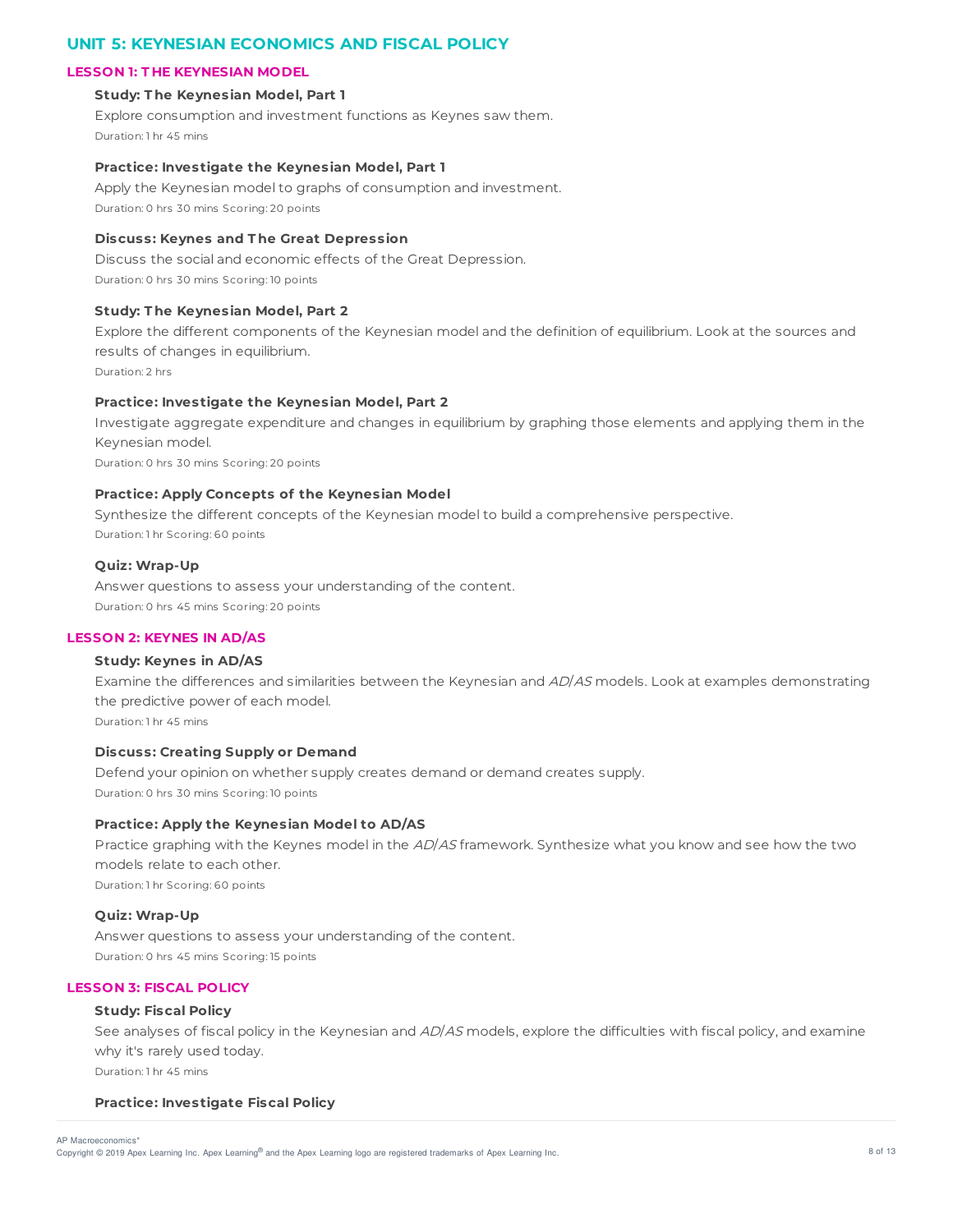Investigate the effects of fiscal policy, practice graphing the effects of fiscal policy, and apply and calculate the multiplier effect.

Duration: 0 hrs 30 mins Scoring: 20 points

## **Discuss: T he National Debt**

Defend your opinion on whether fiscal policy responsible for the National Debt. Duration: 0 hrs 30 mins Scoring: 10 points

## **Study: Government Spending and T axation**

Explore government spending and taxation in the U.S. economy, and examine the budget deficit and the national debt. Duration: 2 hrs

## **Practice: Investigate Government Spending and T axation**

Using the AD/AS model, answer questions about the "crowding out" effect, and investigate its implications in terms of government taxation and spending.

Duration: 0 hrs 30 mins Scoring: 20 points

## **Practice: Apply Concepts of Fiscal Policy**

Answer questions that will help you draw connections between different fiscal policy concepts. Duration: 1 hr Scoring: 60 points

## **Quiz: Wrap-Up**

Answer questions to assess your understanding of the content. Duration: 0 hrs 45 mins Scoring: 20 points

#### **LESSON 4: WRAP-UP**

## **Review: Keynesian Economics and Fiscal Policy**

Review your studies of Keynesian economics and fiscal policy. Duration: 3 hrs

## **Practice: T he Keynesian Model**

Using common terms (referring to the Keynesian model) complete a crossword puzzle. Duration: 0 hrs 30 mins

#### **Discuss: Cram Session**

Discuss the Keynesian model, fiscal policy, and any areas about which you are unclear. Duration: 0 hrs 30 mins Scoring: 10 points

## **Discuss: You Be the T eacher!**

Make suggestions for completing a correctly answered but incomplete AP-style question about macroeconomics. Duration: 0 hrs 30 mins Scoring: 10 points

## **T est (CS): Keynesian Economics and Fiscal Policy**

Take a computer-scored test to assess what you have learned in this unit. Duration: 0 hrs 40 mins Scoring: 90 points

#### **T est (T S): Keynesian Economics and Fiscal Policy**

Take a teacher-scored test to assess what you have learned in this unit. Duration: 0 hrs 20 mins Scoring: 45 points

# **UNIT 6: MONEY**

### **LESSON 1: MONEY AND BANKS**

#### **Study: Money Demand**

Explore the roles of money (unit of account, medium of exchange, store of value) and reasons people hold money (transactions, asset portfolio, protection against the unexpected). Examine how much money people hold at one time, and why.

Duration: 1 hr 45 mins

Copyright © 2019 Apex Learning Inc. Apex Learning® and the Apex Learning logo are registered trademarks of Apex Learning Inc. <br>Copyright © 2019 Apex Learning Inc. Apex Learning® and the Apex Learning Iogo are registered tr AP Macroeconomics\*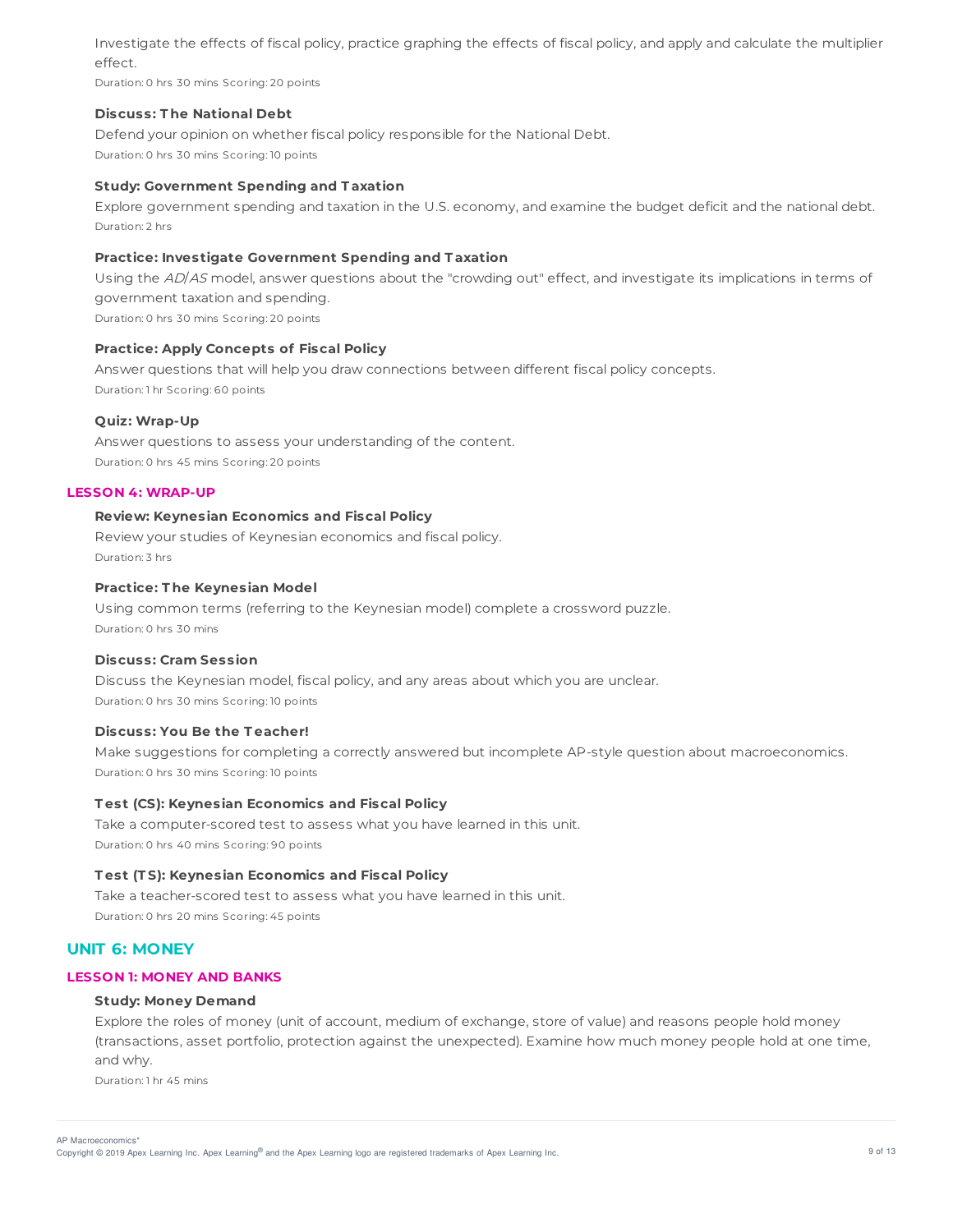## **Practice: Investigate Money Demand**

Use graphing to investigate money demand, the elements of investment, and the function of money. Practice calculating the quantity of money. Duration: 0 hrs 30 mins Scoring: 20 points

## **Study: T he Banking System**

See an overview of the U.S. banking system, discover how fractional reserve banking works, look at the role of the Fed in the banking system, and investigate the S&L failure of the 1980s. Duration: 1 hr 45 mins

**Study: Money Creation**

Explore the money creation process, the role of required reserves in determining the size of money creation, and the idea of money supply.

Duration: 1 hr 30 mins

## **Practice: Investigate Money Creation**

Investigate money creation and the money supply, and practice using the money multiplier. Duration: 0 hrs 30 mins Scoring: 20 points

## **Practice: Apply Concepts of Banking and Money Creation**

Explore the banking system, the process of money creation, and the relationship between money creation and the structure of the banking system. Duration: 1 hr Scoring: 60 points

## **Discuss: T he Fed**

Discuss your opinion about whether the Fed has too much power or not enough power. Duration: 0 hrs 30 mins Scoring: 10 points

## **Quiz: Wrap-Up**

Answer questions to assess your understanding of the content. Duration: 0 hrs 45 mins Scoring: 20 points

## **LESSON 2: MONET ARY POLICY**

## **Study: Goals and T ools of Monetary Policy**

Explore the three tools the Fed uses to control the quantity of money in the economy: the required reserve ratio, the discount rate, and open market operations.

Duration: 1 hr 30 mins

## **Study: Effects of Monetary Policy**

Explore the process through which a change in the quantity of money in the economy changes the level of prices or production.

Duration: 1 hr 30 mins

## **Practice: Investigate Effects of Monetary Policy**

Examine the effects of monetary policy. Focus on the stagflation, monetarism, and the effects of contractionary and expansionary monetary policy at different production levels of the economy. Duration: 0 hrs 30 mins Scoring: 20 points

**Practice: Apply Concepts of Monetary Policy**

Bring together concepts related to monetary policy. Apply the concepts to real-life issues faced by economic policy makers at the Fed (or other central banks).

Duration: 1 hr Scoring: 60 points

#### **Discuss: Monetarists**

Discuss the monetarists stance that the money supply should grow at a predictable rate. Duration: 0 hrs 30 mins Scoring: 10 points

## **Quiz: Wrap-Up**

Answer questions to assess your understanding of the content.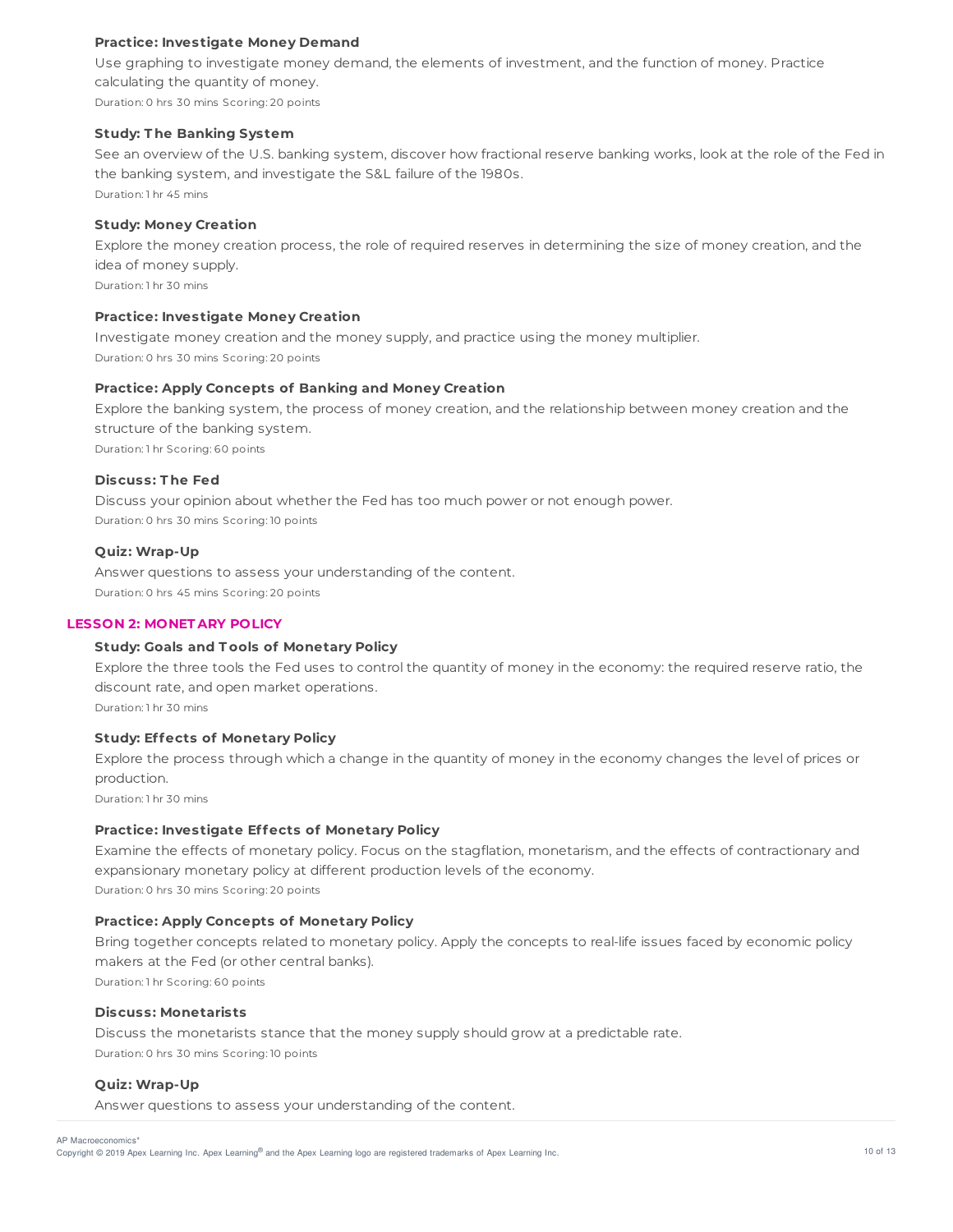### **LESSON 3: MONET ARY AND FISCAL POLICY**

## **Study: Monetary and Fiscal Policy**

Examine the similarities and differences between monetary and fiscal policy. Duration: 2 hrs

### **Practice: Investigate Monetary and Fiscal Policy**

Investigate the effects of fiscal and monetary policy on the economy. Examine how the expectations of a nation's citizens can influence the effectiveness of fiscal or monetary policy. Duration: 0 hrs 30 mins Scoring: 20 points

#### **Discuss: Another Great Depression?**

Discuss some of the reasons a Great Depression would not occur today. Duration: 0 hrs 30 mins Scoring: 10 points

### **Practice: Apply Concepts of Monetary and Fiscal Policy**

Use your knowledge of monetary and fiscal policy to investigate the interaction between these policies and the expectations of the household sector.

Duration: 1 hr Scoring: 60 points

#### **Quiz: Wrap-Up**

Answer questions to assess your understanding of the content. Duration: 0 hrs 45 mins Scoring: 10 points

#### **LESSON 4: WRAP-UP**

#### **Review: Money**

Review your studies of money, banks, monetary policy, and fiscal policy. Duration: 2 hrs

## **Practice: Money**

Using common terms (referring to money, banks, monetary policy, and fiscal policy) complete a crossword puzzle. Duration: 0 hrs 30 mins

#### **Discuss: Cram Session**

Discuss money, banks, monetary policy, fiscal policy, and any areas about which you are unclear. Duration: 0 hrs 30 mins Scoring: 10 points

### **Discuss: You Be the T eacher!**

Make suggestions for completing a correctly answered but incomplete AP-style question about macroeconomics. Duration: 0 hrs 30 mins Scoring: 10 points

## **T est (CS): Money**

Take a computer-scored test to assess what you have learned in this unit. Duration: 0 hrs 40 mins Scoring: 90 points

#### **T est (T S): Money**

Take a teacher-scored test to assess what you have learned in this unit. Duration: 0 hrs 20 mins Scoring: 45 points

## **UNIT 7: INTERNATIONAL ECONOMICS**

## **LESSON 1: T RADE**

### **Study: T rade and Exchange Rates**

Examine the role of trade in an economy, the reasons why nations trade and impose trade restrictions, and exchange rates.

Duration: 1 hr 45 mins

#### **Practice: Investigate Exchange Rates**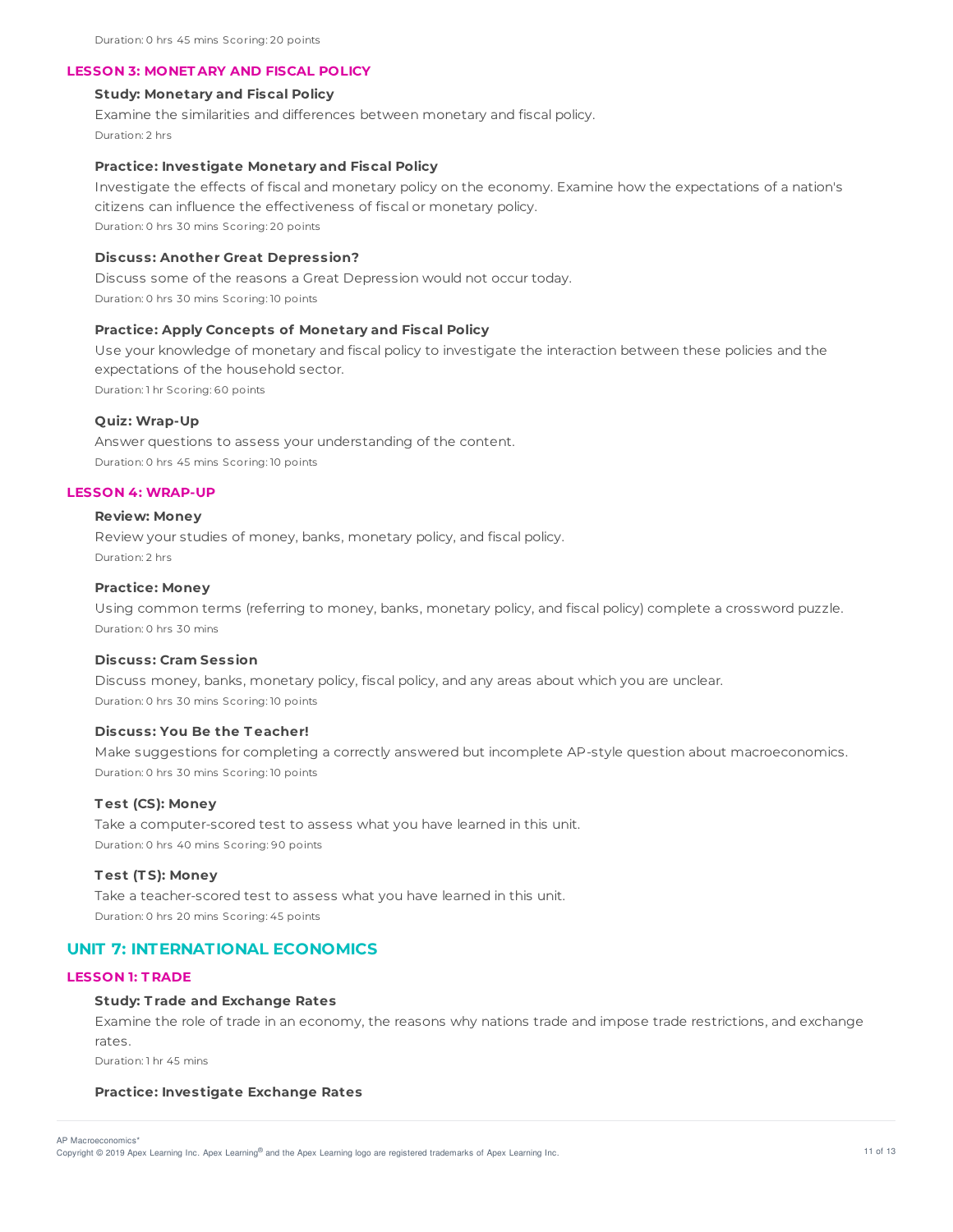Investigate international trade and practice exchange rate computations. Duration: 0 hrs 30 mins Scoring: 20 points

## **Study: Balance of Payments**

Explore current and capital accounts, the relationship between a trade deficit in goods and services and a trade surplus in capital, and the twin deficits effect. Duration: 1 hr 30 mins

### **Quiz: Wrap-Up**

Answer questions to assess your understanding of the content. Duration: 0 hrs 45 mins Scoring: 20 points

## **LESSON 2: AN OPEN ECONOMY**

# **Study: Government Policy in an Open Economy**

See how global economics can affect domestic fiscal and monetary policies. Duration: 1 hr 30 mins

### **Discuss: T ariffs**

Defend your opinion about whether tariffs be used to punish other countries or to protect the United States. Duration: 0 hrs 30 mins Scoring: 10 points

## **Practice: Apply Concepts of International T rade**

Bring together and apply concepts related to international trade. Duration: 1 hr Scoring: 60 points

## **Quiz: Wrap-Up**

Answer questions to assess your understanding of the content. Duration: 0 hrs 45 mins Scoring: 15 points

## **LESSON 3: WRAP-UP**

## **Review: International Economics**

Review your studies of trade and open economies. Duration: 2 hrs

## **Practice: International Economics**

Using common terms (referring to international economies) complete a crossword puzzle. Duration: 0 hrs 30 mins

## **Discuss: Cram Session**

Discuss trade, open economies, and any areas about which you are unclear. Duration: 0 hrs 30 mins Scoring: 10 points

### **Discuss: You Be the T eacher!**

Make suggestions for completing a correctly answered but incomplete AP-style question about international economies. Duration: 0 hrs 30 mins Scoring: 10 points

## **T est (CS): International Economics**

Take a computer-scored test to assess what you have learned in this unit. Duration: 0 hrs 40 mins Scoring: 90 points

## **T est (T S): International Economics**

Take a teacher-scored test to assess what you have learned in this unit. Duration: 0 hrs 20 mins Scoring: 45 points

# **UNIT 8: PREPARING FOR THE AP EXAM**

## **LESSON 1: REVIEW AND AP EXAM PRACT ICE**

### **Practice: AP Exam Preparation**